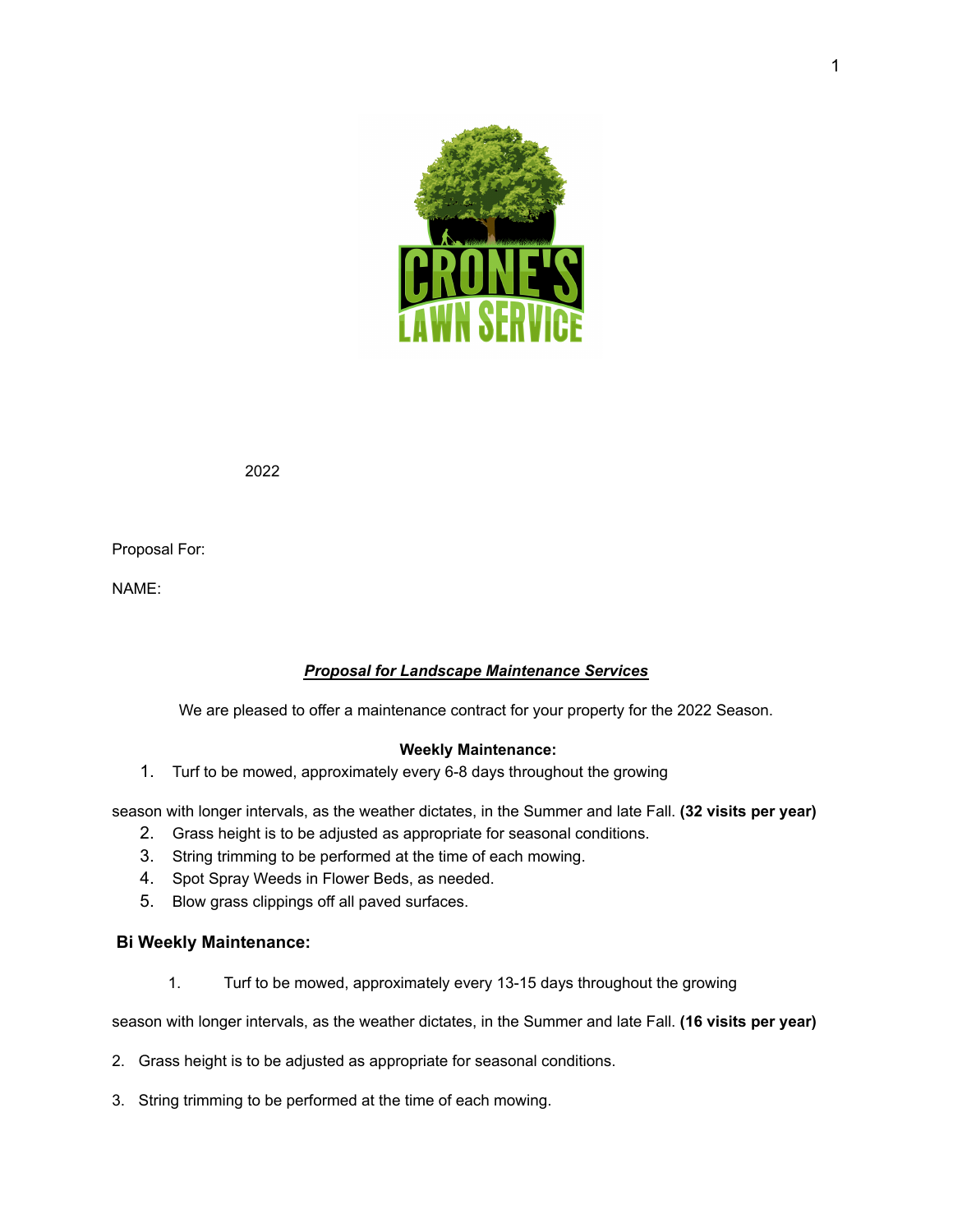- 4. Spot Spray Weeds in Flower Beds, as needed.
- 5. Blow grass clippings off all paved surfaces.

#### *Complete Agreement for Weekly Property Maintenance:*

• Proper mowing frequency will improve the quality of a lawn while also increasing the health of the turf. Crone's Lawn Service determines the proper mowing frequency based on turf conditions, the growth of turf, rainfall, and other weather conditions.

• Mowing is done weekly during the growing season. Mowing frequency will intentionally vary throughout the year to adjust for weather conditions, providing you with a healthier lawn.

• Mowing height will be determined by Crone's Lawn Service to provide optimal growing conditions, to reduce turf stress during summer months, and prevent lawn diseases.

• Turf adjacent to walks and curbs shall be edged every mowing.

• Mowing equipment and patterns shall be employed to permit recycling of clippings where possible, ensuring a neat appearance.

- Blades on all equipment shall be sharp to prevent tearing of grass blades.
- All curbs and sidewalks, plazas and entrances will be blown off each visit.

• Mulching kits will be used to prevent clippings around swimming pools, planting beds, and ponds.

• Crone's Lawn Service **reserves the right to leave unmown any areas that would be unsafe to mow** due to, but not limited to the following reasons:

- 1. Areas in use at the time of mowing by large groups of people, children, or pets.
- 2. Areas excessively wet due to improper drainage.
- 3. Areas with a large concentration of pet waste.
- 4. Areas that are under construction.
- String trimming will be performed in conjunction with mowing.

• All areas inaccessible to mowing equipment will be trimmed to maintain an attractive, well-groomed appearance.

- Edging of walks, curbs, swimming pools, decks, etc. will be completed using a blade edger.
- Edging is limited to concrete areas, in order to avoid damage to irregular asphalt, as well as flagstone, brick, wood walks, and decks.
- Excessive debris, resulting from edging will be removed.
- All weeds will be removed or sprayed with herbicide each maintenance visit **(if requested)**
- Beds will be kept 95% weed free by means of chemical control, mechanical cultivation, and hand weeding as necessary.

• Gravel beds will be maintained in a neat and 95% weed free manner.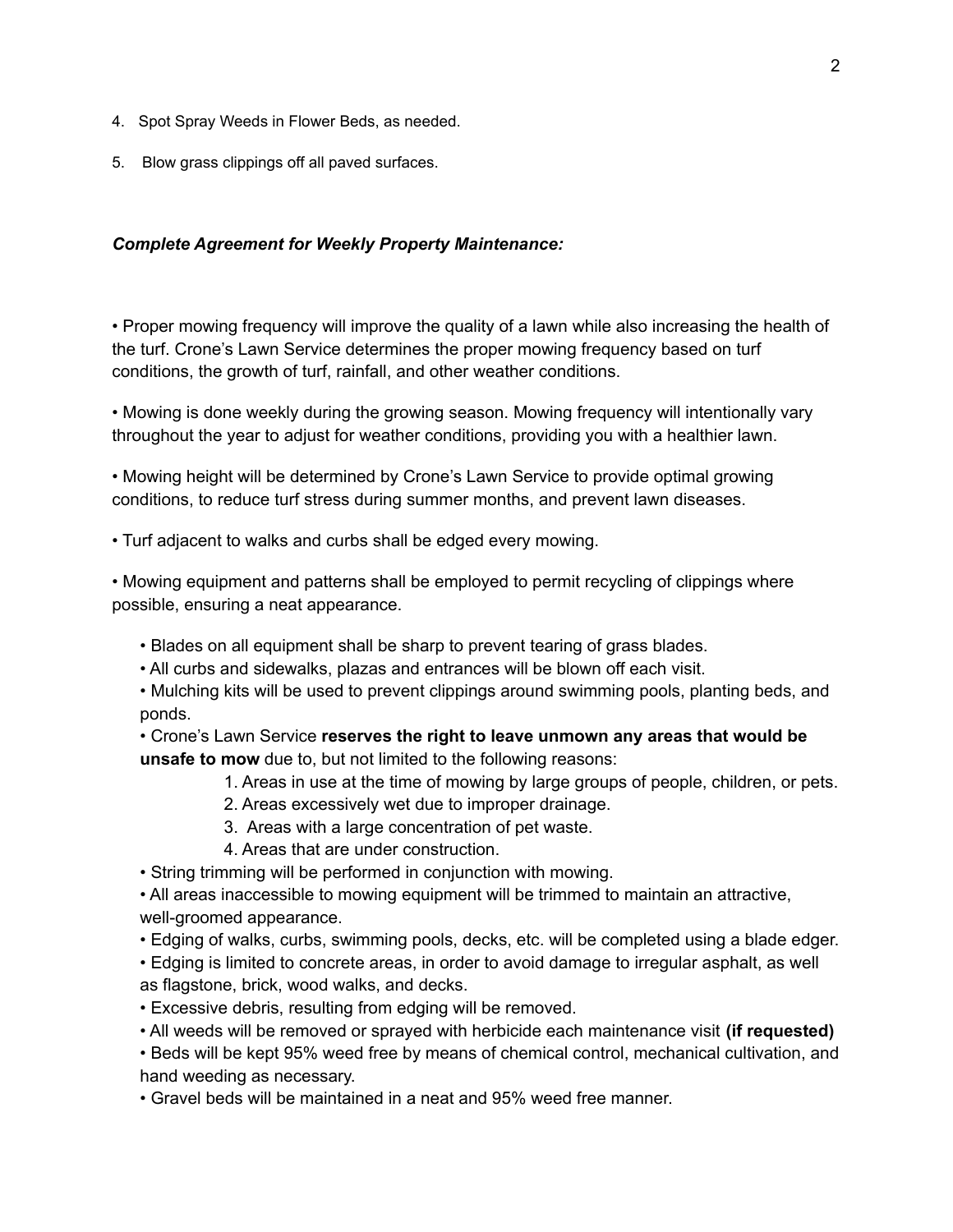• Every effort will be made to control grasses/weeds from growing into bushes and shrubs • At peak growing times of the year, or wet seasons, there will be more weeds than normal; every effort will be made to control weeds in a timely manner.

# **Property Inspection**

• All landscape areas will be inspected, in conjunction with mowing operations, for loose trash and inorganic debris.

• All grounds will be monitored for trash and debris.

• Inspection does not include the cleanup of driveways and parking lots or the clean-up of areas due to vandalism, dumping, improperly contained dumpsters, major storms or acts of nature.

• Pet waste is **NOT** the responsibility of Crone's Lawn Service. In cases of excessive pet waste an equipment cleaning fee may apply if the issue is not resolved.

• Leaf Removal in Late Fall all leaves will be removed from property unless blowing leaves into natural areas as permitted.

• Crone's Lawn Service **reserves the right to wait until all leaves have fallen**, before starting leaf removal operations.

• Leaves will be removed from all turf and bed areas.

• Crone's Lawn Service will mulch leaves if possible and if there are excess,will haul the leaves off-site.

#### **PLEASE UPDATE INFORMATION BELOW FOR CURRENT YEAR**

| <b>Customer Name</b> |  |
|----------------------|--|
| Service Address      |  |
| <b>Contact Phone</b> |  |
| Email                |  |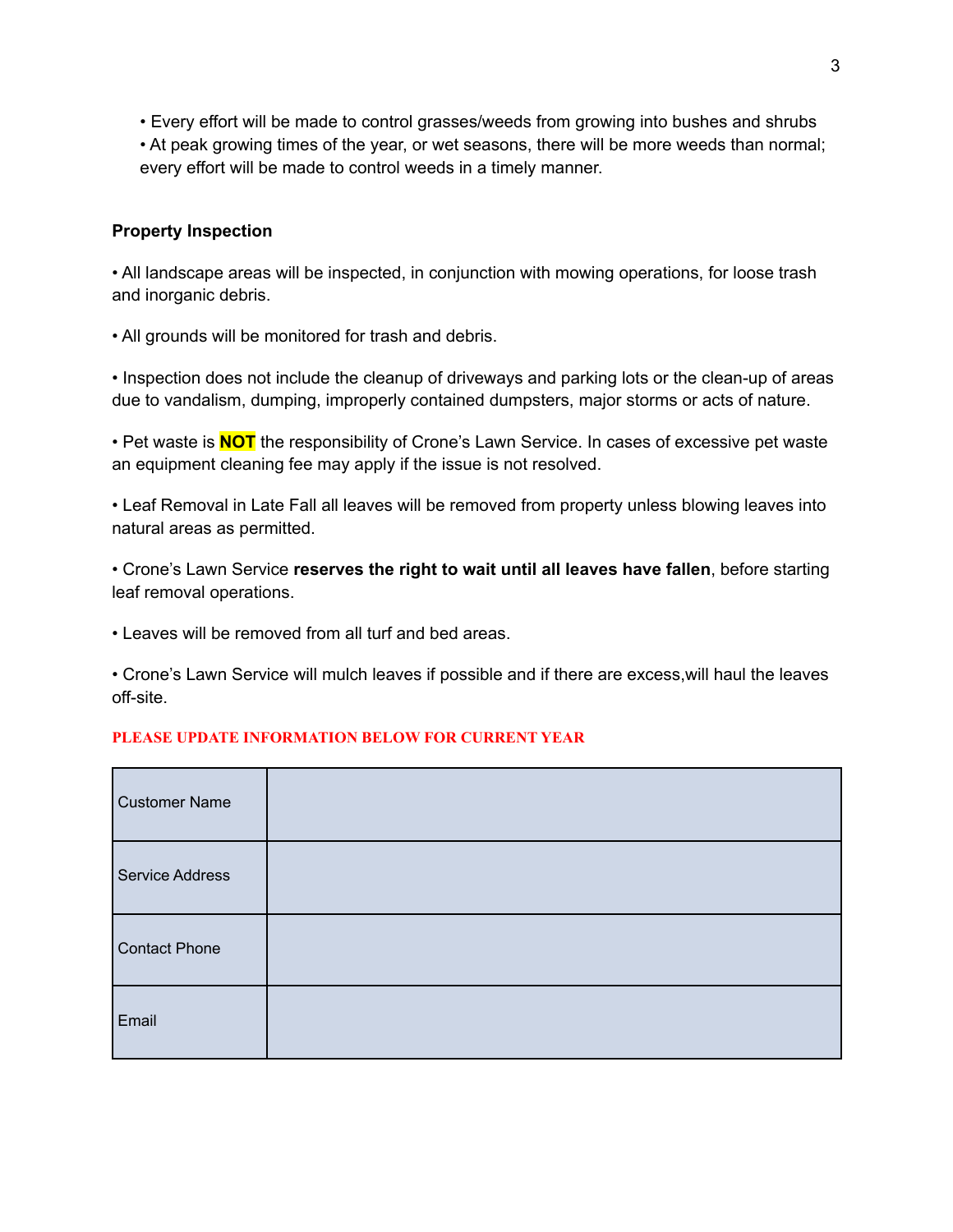# **Review & select from the following services:**

Weekly Lawn Maintenance – Service includes up to 32 weeks. Includes cutting, trimming, blowing, and edging.

Weekly price: \$

Spring Clean Up – Service includes first mowing, vacuuming of leaves, debris clean up, and first edging of sidewalks and driveway. **Pricing starts at \$135.00.**

Fall Aeration/ Seeding – Aeration includes pulling 2-3" inch cores to relieve compaction over the entire property. Re-seeding the property will fill in bare spots created by the stress of summer. \$\_\_\_\_\_\_\_\_\_

Fall Clean Up – Service includes final winterizing cut, blowing and vacuuming of leaves from landscape beds and cutbacks of perennials and tall grasses. **Pricing starts at \$150.00 Starting December)**  $\mathbb S$ 

Mulch Installation – Service includes mulching of all landscape beds and providing a fresh 3" layer of premium black or brown colored mulch and includes bed edging. Any additional bed prep will be extra. **Please call to schedule an estimate.** \$\_\_\_\_\_\_\_\_\_

Shrub Pruning / Trimming – Service includes pruning and trimming of all shrubbery / hedges to a healthy size. **Please call to schedule an estimate. Pricing starts at \$175.00** \$\_\_\_\_\_\_\_\_\_

Lawn Fertilizing – Program includes 6 rounds of applications (1 per month) of fertilizer / pesticide to provide a healthy and lush lawn. **Please call to schedule an estimate. Pricing starts at \$65.00**  $\frac{\text{S}}{\text{S}}$ 

Tree Trimming/ Pruning- Trimming all low hanging branches and or over grown trees under 25 foot.

**Please call to schedule an estimate. Pricing starts at \$150.00** \$\_\_\_\_\_\_\_\_\_

Snow Removal- Removal of snow over 2 inches from driveways, sidewalks, front and back porches. Ice melt can be used if requested and it will be priced at the time of application**. \*DEPOSIT REQUIRED\***

**Please call to schedule an estimate. Pricing starts at \$55.00**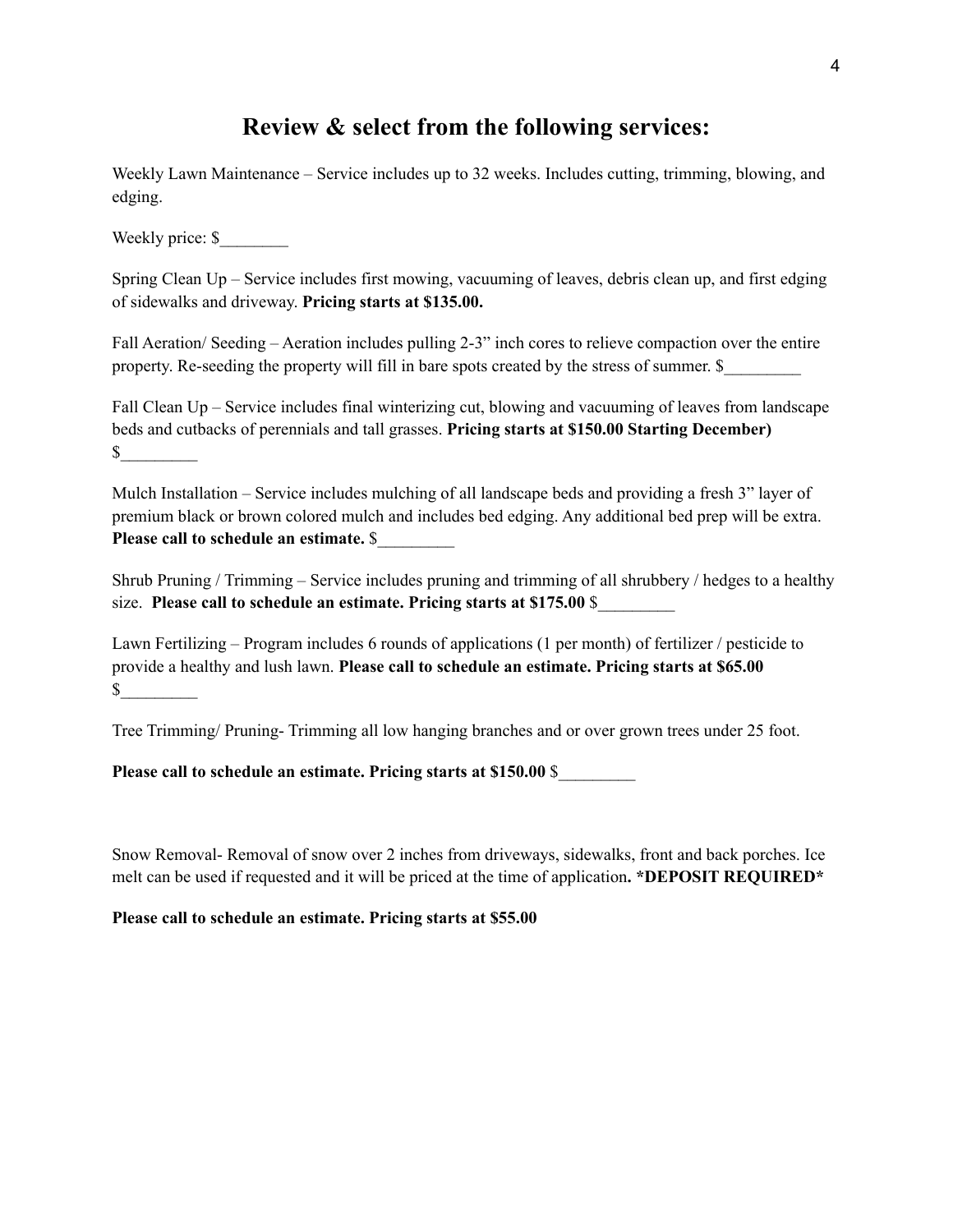**Fertilizer Schedule:**

Crone's Lawn Service six treatment turf fertilizer application program will have your yard looking as best as possible all year long. Our treatments include a comprehensive slow-release fertilizer program and pre- and post-emergent weed control.

#### **Round 1** Early spring- (**February 15 th to March 15 th )**

Pre-emergent will be applied to prevent crabgrass germination. Fertilizer and weed control are applied in one application. This application is one of the **key applications** for the control of summer crabgrass.

#### **Round 2** Late Spring- (April 1<sup>st</sup> to - May 1st<sup>th</sup>)

A second application of Pre-Emergent will be applied to prevent crabgrass control. A Post-Emergent broadleaf weed control and Liquid Fertilizer will be applied in conjunction to the pre-emergent.

The Pre-Emergent crabgrass control will boost prevention to maintain control through the summer months.

**Round 3** Early Summer- (**June 1 st - July 1 st )**

Fertilizer and post emergent weed control will be applied. This is a very specialized slow-releasing fertilizer that will feed the turf through the stressful summer months. BroadLeaf weeds, such as clover will be spot sprayed during this application as well.

#### **Round 4** Late Summer- **(August 1st – September 1st)**

An organic fertilizer along with soil micronutrients will be applied to encourage root growth and rebuild lost turf strength during the hottest parts of the summer months.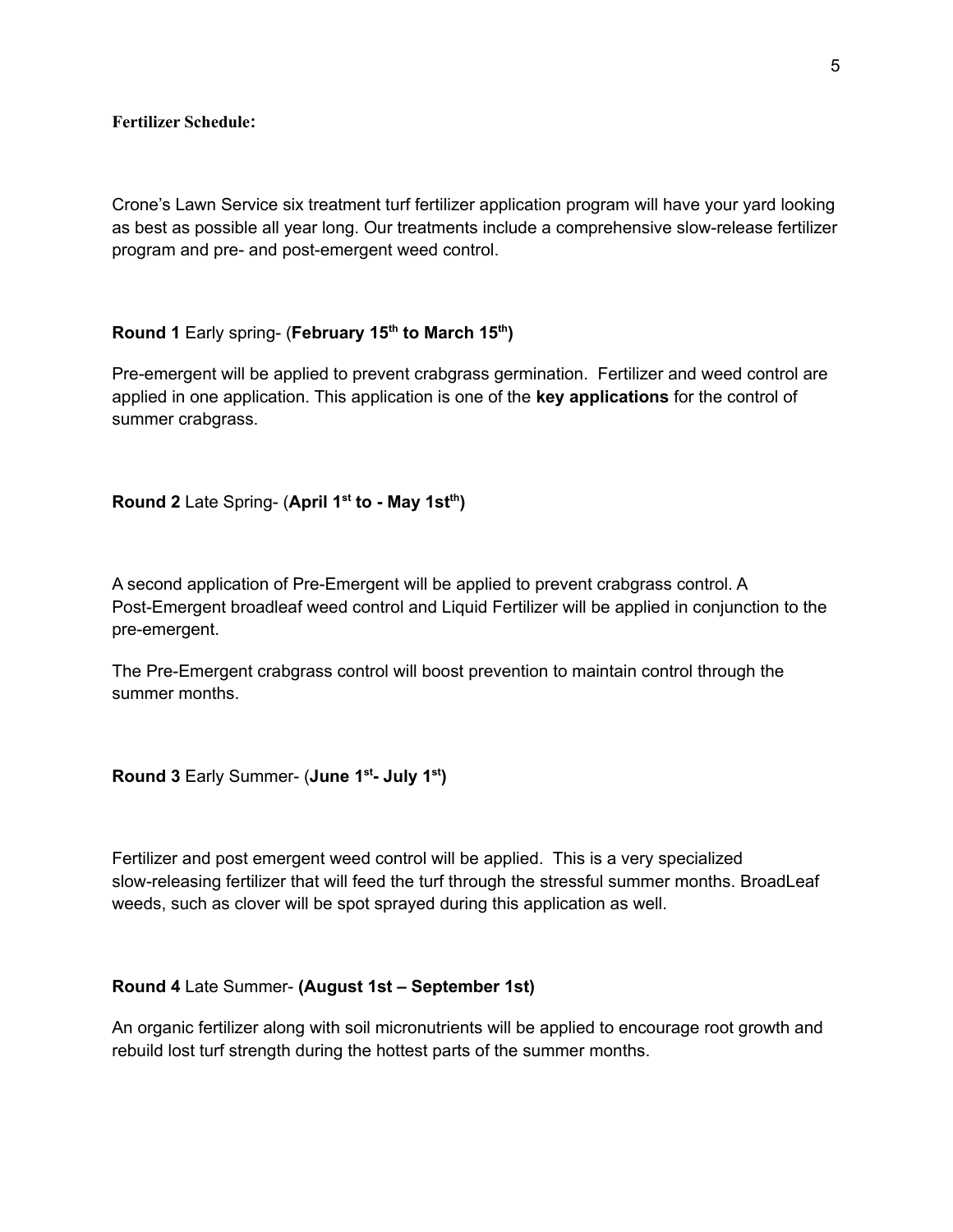#### **Round 5** Early Fall- **(October 1 st - November 1 st )**

Starter fertilizer and lime will be applied during this application. If aeration and seeding is being completed, starter fertilizer will be used to encourage the growth of new seed. If seeding is not taking place, a regular fertilizer will be applied. If soil test indicates a low PH, lime will be applied to correct Soil PH levels to encourage a balanced nutrient level in the turf.

### Round 6 Late Fall (November 1<sup>st</sup> to December 15<sup>th</sup>)

Winterizer Formula- high nitrogen formula to feed grass over winter with great results and a nice green up in the spring.

**\*Additional charge for weeds that require other specific treatments. (i.e Wood Sorrel, Nutsedge, Kudzu, Kyllinga, Dallisgrass, (Bermuda Suppression in a tall fescue lawn etc.) It should be noted that unforeseen and unpredictable circumstances such as turf disease (fungus, brown patch etc.), storm damage and certain insect infestation (Grubs, Army Worms etc.), may occur and is not covered by the terms of the contract unless otherwise noted by Crone's Lawn Service.**

#### **Acts of Nature:**

Crone's Lawn Service assumes no responsibility for and shall not be held responsible by the maintenance manager or home-owner for damages due to conditions beyond our control. Such conditions include, but are not limited to: Harsh weather, abnormally cold winter temperatures, snow damage, ice, melting snow, wind, fire, vandalism, theft, and previous contractors neglect or improper practices.

Crone's Lawn Service carries general liability insurance through Next Insurance INC. A Two-million-dollar general liability policy is carried to cover any unforeseen property damage.

**Notes:** 12-month pricing for customers; take all the services you want/need and I will divide the price by 12. That price will be paid over the 12 months. Anything outside the contracts scope of work in this contract will be billed appropriately to your account that month.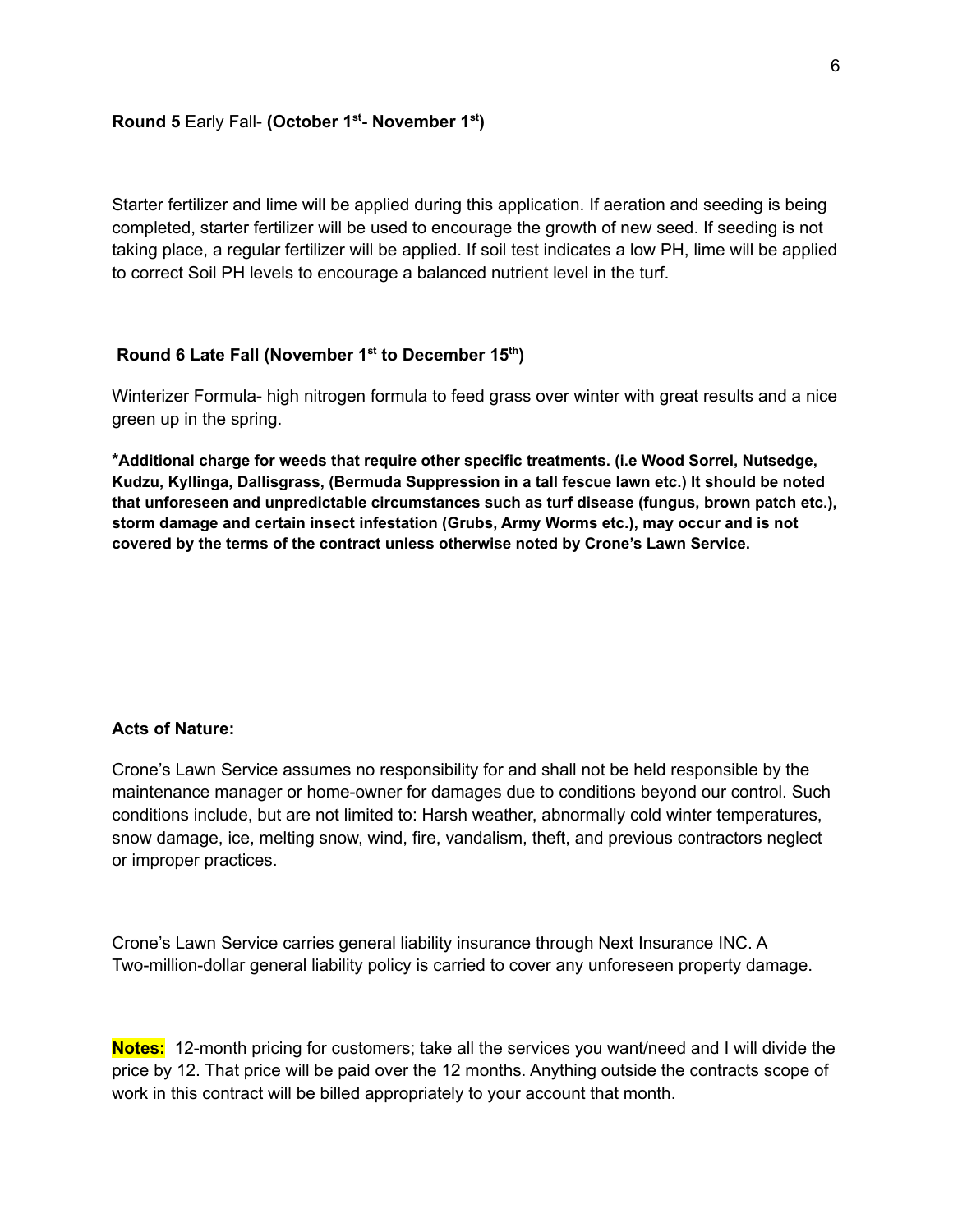Delivery fees (Mulch/plants) and hauling away debris/material will be assessed at the time of service and communicated to the client in an orderly fashion.

If a client decides to change a service BEFORE the season/contract is signed, Crone's Lawn Service will make alterations to the seasonal totals.

**Client Agreement:** The client acknowledges having read this agreement, understands and agrees to the terms of this agreement, and further agrees that this contract is the complete and exclusive agreement between both the contractor and client. This agreement supersedes all proposals, oral or written, and all other communications or prior agreements between parties of this contract and may not be amended, modified, or rescinded except by a written instrument signed by both parties. This contract will be renewed at the end of the year for the price stated under the method of payment, **unless Crone's Lawn Service is contacted 60 days prior to the end of the contract**. At the end of the contract term, Crone's Lawn Service **may issue a new contract with the current rates and services frequencies**. If not in agreement, the customer has 15 days from receiving the contract to contact Crone's Lawn Service in reference to the matter of the new contract rates and services frequencies, as the new maintenance schedule will take effect.

Payment: Payment is due for the previous month on the first (1<sup>st</sup>) of the month. The amount due for the month will be invoiced one week prior to the first of the month. A \$35.00 late fee will be assessed for all payments received more than 21 days after the due date. A \$50.00 fee will be added for any returned checks that are not able to be deposited for any unforeseen reason.

**Please Note:** This proposal may be withdrawn by Crone's Lawn Service if not accepted within 30 days.

I **understand and approve** the checked off work to be done on my property for the 2022 season.

PLEASE **SIGN & RETURN** THIS CONTRACT TO **Crone's Lawn Service**.

YOU WILL **RECEIVE A COPY** FOR YOUR RECORDS.

**Agreed to & Accepted by:**